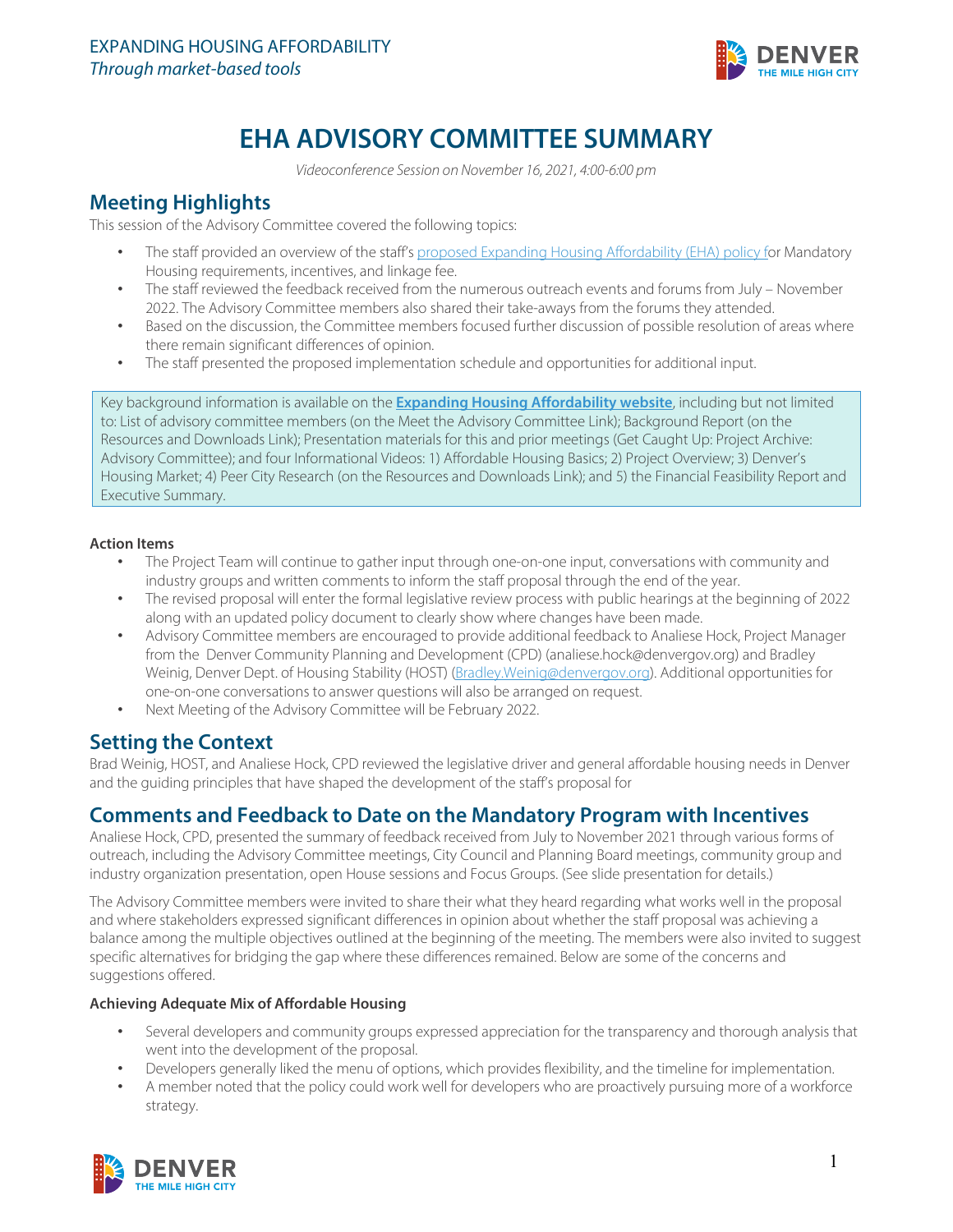### EXPANDING HOUSING AFFORDABILITY *Through market-based tools*



- The City Council voiced concerns that the proposal does not require more affordable housing at the 60% Area Median Income (AMI) range, while some developers expected the requirement to be focused on 80% AMI and above.
- YIMBY suggested that the mandatory requirement should be applied at lower unit size developments (below 8 units), including projects that "scrape" existing single-family housing to replace it with 2-7 units.
- A developer suggested that if applied to projects under development today, the mandatory requirement would push the project into the range of financial infeasibility. But over time, changes in land prices, rent and sale prices, and general expectations will allow a shift to financial feasibility.
- Several individuals raised the concern that the proposed policy will shift costs to market rate housing and/or discourage development of new housing in high-cost markets.
- Some suggestions to address these concerns:
	- a. Require a higher percentage of units at 60% AMI
	- b. Allow 100% AMI to be included in for-sale affordability requirements
	- c. Apply requirements to developments with less than eight units
	- d. Ensure that the Prioritization Policy works in concert with this proposal to keep vulnerable people in place
	- e. Reduce requirements in high-cost markets

### **Incentives and Fees-in-Lieu**

- One member raised the concern that the incentives and fee-in-lieu option would make it more favorable to opt out of development of on-site affordable housing. A developer confirmed the staff's analysis that the fee-in-lieu was set to make it less favorable than building affordable housing.
- Developers were generally pleased with the inclusion of incentives, but some argued that the city should consider incentives that had a greater impact on a project's bottom line.
- Developers generally liked increased density incentives, while community members were mixed.
- Suggestions for addressing some of these concerns included:
	- a. Create incentives to reward partnerships (with HOST or other groups) to build in more and deeper affordable units particularly in neighborhoods vulnerable to displacement.
	- b. Provide deeper incentives to offset costs and clarify incentives proposed
	- c. Give the community a greater voice in working with the developer when applying incentive options.

### **Other General Feedback**

- Need for flexibility to adjust the policy as market conditions change
- Expedite or streamline the development approval process
- Not enough being done to reduce displacement pressures in vulnerable neighborhoods
- Greater consideration of the unique needs of NEST neighborhoods
- Suggestions to address these concerns included:
	- a. Tailor requirements to meet the needs of the most vulnerable neighborhoods (e.g., deeper affordability requirements); encourage developers to work with these communities to meet their needs
	- b. Prioritize fee-in-lieu dollars to create deeper affordable housing in vulnerable neighborhoods

# **Comments and Feedback on Linkage Fee Proposal**

Analiese Hock reviewed the feedback received on the linkage fee proposal from the outreach forums. (See slides for details). The Advisory Committee members were invited to share their what they heard regarding what works well in the proposal and where stakeholders expressed significant differences in opinion about whether the staff proposal was achieving a balance among the multiple objectives outlined at the beginning of the meeting. The members were also invited to suggest specific alternatives for bridging the gap where these differences remained. Below are some of the concerns and suggestions offered.

### **Linkage Fee**

- Retail developers expressed concern with the level of linkage fees, especially for mixed-use developments, which they feel results in paying twice.
- Retail developers also suggested that Denver sales tax could be at risk if retailers can't afford to continue to occupy space
- YIMBY said that to the extent linkage fees are applied to scrapes of older more affordable homes and rebuilds of larger/luxury homes, it makes sense for linkage fees to be high.